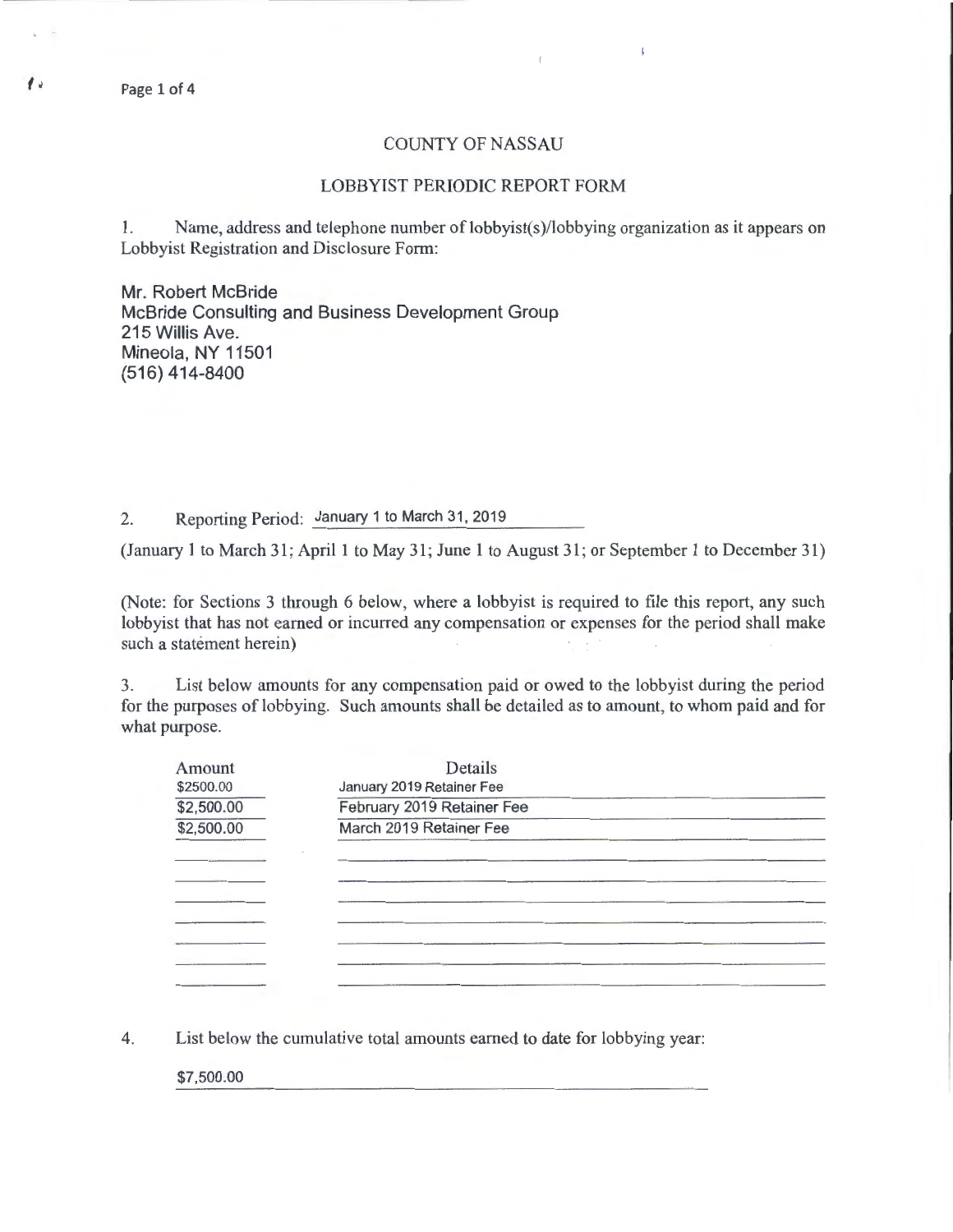Page 2 of 4

 $\mathbf{L}^{-1}$ 

5. List below amounts for any expenses expended or incurred by the lobbyist during the period for the purposes of lobbying. Such amounts shall be detailed as to amount, to whom paid and for what purpose.

| Amount   | Details                               |  |
|----------|---------------------------------------|--|
| \$200.00 | NYS Biennial Registration Fee         |  |
| \$200.00 | <b>Nassau County Registration Fee</b> |  |
|          |                                       |  |
|          |                                       |  |
|          |                                       |  |
|          |                                       |  |
|          |                                       |  |
|          |                                       |  |
|          |                                       |  |
|          |                                       |  |

6. List below the cumulative total amounts expended to date for lobbying year:

\$400.00

(In lieu of completing 7 through 10 below, you may attach a copy of your Lobbyist Registration and Disclosure Form, provided the information has not changed.)

7. List whether and where the lobbyist(s)/lobbying organization is registered as a lobbyist (e.g. Nassau County, New York State):

Lobbyist is registered in:

1. New York State

2. Nassau County

3. Suffolk County

8. Name, address and telephone number of client(s) by whom, or on whose behalf, the lobbyist is retained, employed or designated.

Matt Smith Standard Valuation Services 27 E. Jericho Turnpike Mineola, NY 11501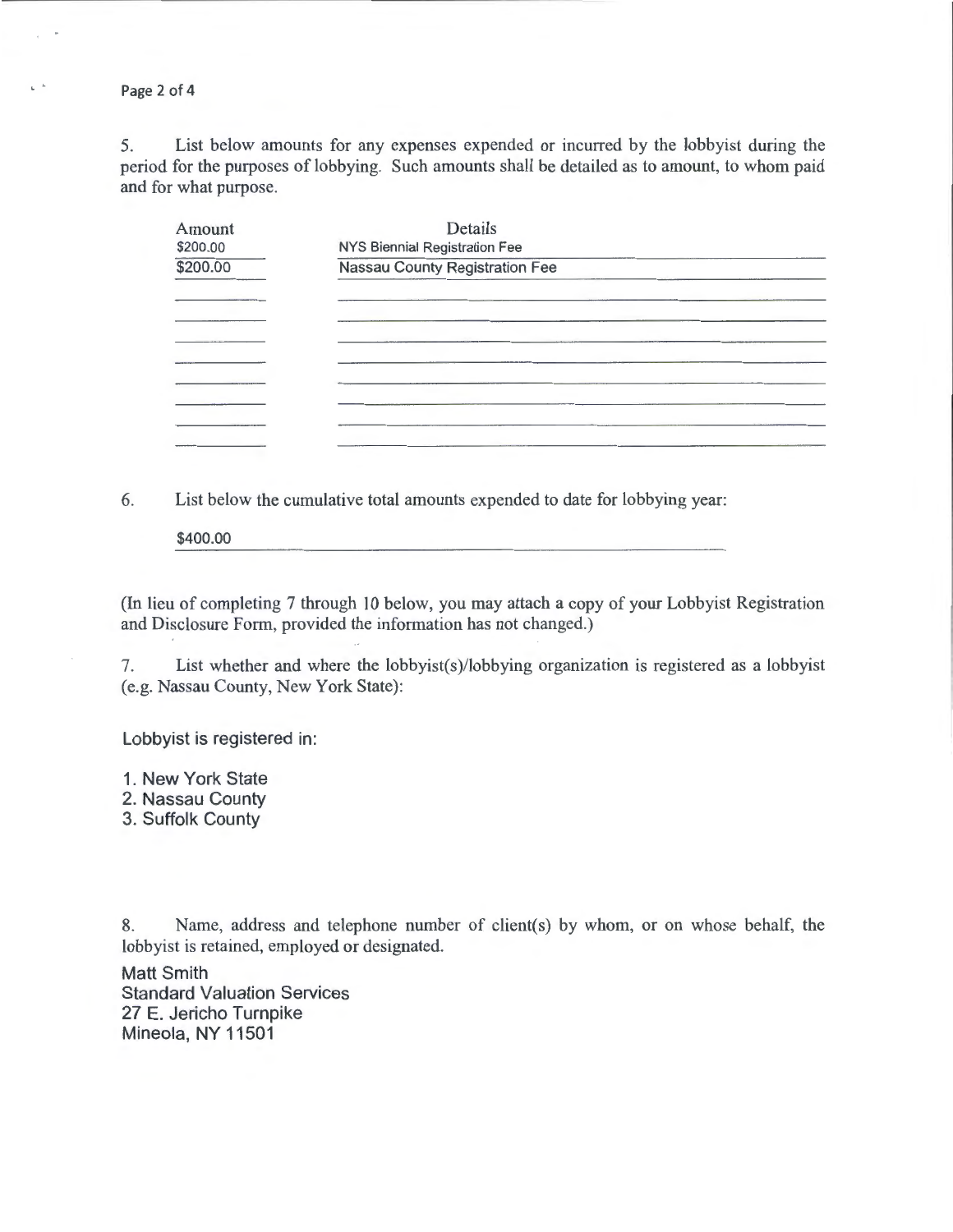$\epsilon^{-1}$ 

9. Describe lobbying activity conducted, or to be conducted, in Nassau County, and identify client(s) for each activity listed, during the Reporting Period.

Tax Assesments- Standard Valuation Services Real Estate Issues - Standard Valuation Services

10. The name of persons, organizations or governmental entities before whom the lobbyist has lobbied during the period.

Nassau County Executive - Laura Curran Nassau County Legislature